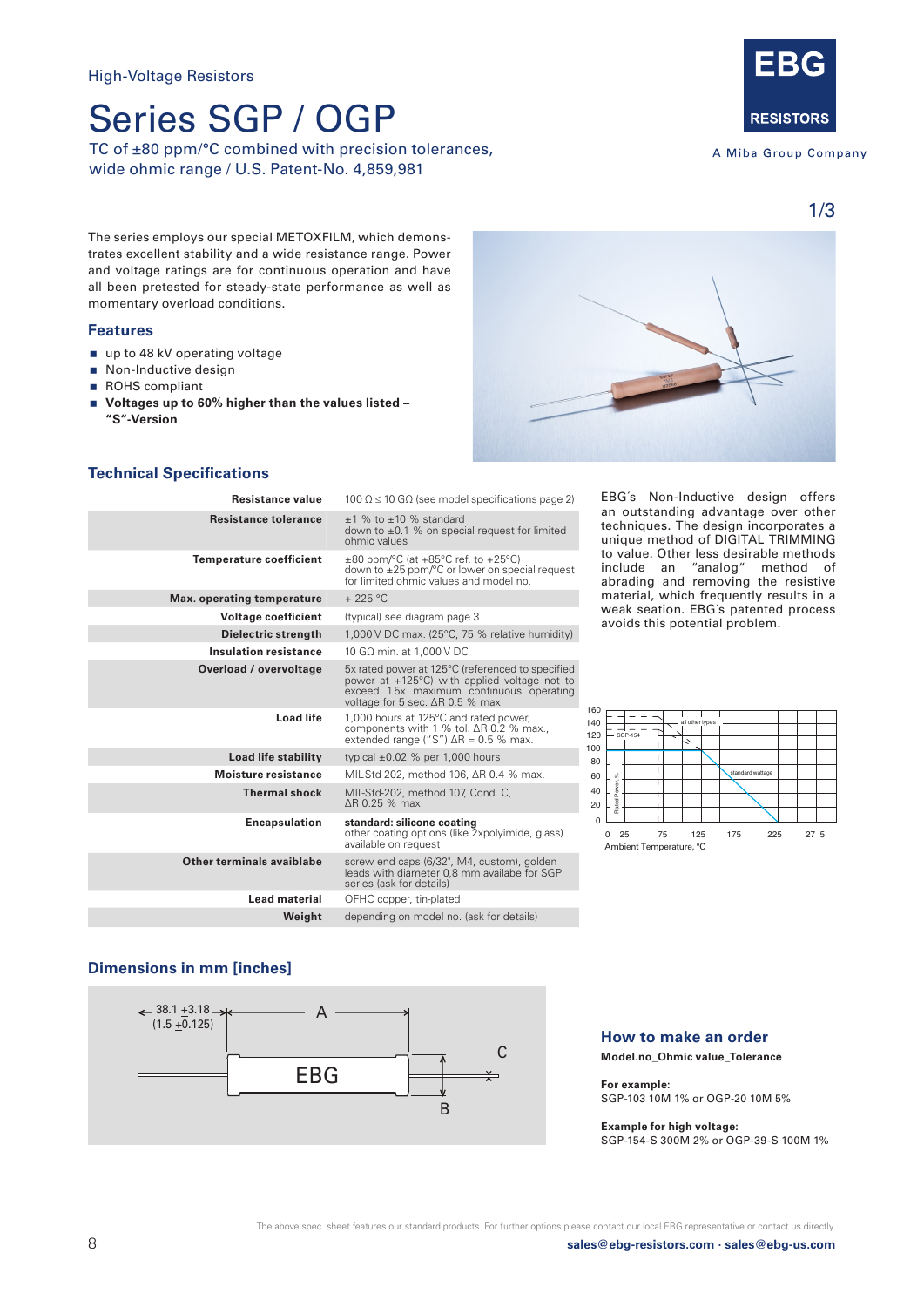# Series SGP / OGP



2/3

#### **Model Specifications**

|                | Wattage        | Wattage<br>$75^{\circ}$ C | Wattage<br>$125^{\circ}$ C | Max.<br>kV | Max.kV | <b>Resistance values</b> |               | "S"-                     | Dimensions in millimeters (inches) |                            |                            |
|----------------|----------------|---------------------------|----------------------------|------------|--------|--------------------------|---------------|--------------------------|------------------------------------|----------------------------|----------------------------|
| Model no.      | $25^{\circ}$ C |                           |                            |            |        | Min. $\Omega$            | Max. $\Omega$ | Version<br>max.          | $A \pm 0.50$<br>$\pm 0.02$         | $B \pm 0.50$<br>$\pm 0.02$ | $C \pm 0.50$<br>$\pm 0.02$ |
| <b>OGP-13</b>  | 1.0            | 1.0                       | 0.60                       | 1.5        | 2.4    | 100                      | 50 M          | 500 M                    | 13.30<br>(0.524)                   | 4.20<br>(0.165)            | 0.60<br>(0.024)            |
| <b>OGP-20</b>  | 1.5            | 1.5                       | 1.00                       | 2.0        | 3.2    | 200                      | 100 M         | 1 <sub>G</sub>           | 19.70<br>0.776                     | 4.20<br>(0.165)            | 0.60<br>(0.024)            |
| <b>OGP-26</b>  | 1.9            | 1.9                       | 1.25                       | 4.0        | 6.4    | 300                      | 150 M         | 2G                       | 26.20<br>(1.031)                   | 4.20<br>(0.165)            | 0.60<br>(0.024)            |
| <b>OGP-30</b>  | 2.5            | 2.5                       | 1.50                       | 5.0        | 8.0    | 500                      | 250 M         | 3 G                      | 32.30<br>(1.272)                   | 4.20<br>(0.165)            | 0.60<br>(0.024)            |
| <b>OGP-39</b>  | 3.0            | 3.0                       | 2.00                       | 6.0        | 9.6    | 700                      | 300 M         | 5 G                      | 39.40<br>(1.551)                   | 4.20<br>(0.165)            | 0.60<br>(0.024)            |
| <b>OGP-52</b>  | 3.3            | 3.3                       | 2.50                       | 10.0       | 12.0   | 400                      | 2G            | $\overline{\phantom{a}}$ | 49.50<br>(1.949)                   | 4.20<br>(0.165)            | 0.60<br>(0.024)            |
|                |                |                           |                            |            |        |                          |               |                          |                                    |                            |                            |
| <b>SGP-20</b>  | 2.5            | 2.5                       | 1.50                       | 3.0        | 4.8    | 200                      | 250 M         | 1 G                      | 20.20<br>(0.795)                   | 8.20<br>(0.323)            | 1.00<br>(0.040)            |
| <b>SGP-26</b>  | 3.7            | 3.7                       | 2.50                       | 4.0        | 6.4    | 250                      | 300 M         | 1 <sub>G</sub>           | 26.90<br>(1.059)                   | 8.20<br>(0.323)            | 1.00<br>(0.040)            |
| <b>SGP-32</b>  | 4.5            | 4.5                       | 3.00                       | 5.0        | 8.0    | 300                      | 400 M         | 1.5 <sub>G</sub>         | 33.00<br>(1.3)                     | 8.20<br>(0.323)            | 1.00<br>(0.040)            |
| <b>SGP-39</b>  | 5.2            | 5.2                       | 3.50                       | 8.0        | 12.8   | 400                      | 500 M         | 1.5 <sub>G</sub>         | 39.50<br>(1.555)                   | 8.20<br>(0.323)            | 1.00<br>(0.040)            |
| <b>SGP-52</b>  | 7.5            | 7.5                       | 5.00                       | 10.0       | 16.0   | 500                      | 750 M         | 2.5G                     | 52.10<br>(2.051)                   | 8.20<br>(0.323)            | 1.00<br>(0.040)            |
| <b>SGP-78</b>  | 11             | 11                        | 7.50                       | 15.0       | 24.0   | 900                      | 1 G           | 4 G                      | 77.70<br>(3.059)                   | 8.20<br>(0.323)            | 1.00<br>(0.040)            |
| <b>SGP-103</b> | 12             | 12                        | 8.00                       | 20.0       | 32.0   | <b>1K2</b>               | 1 G           | 2G                       | 102.90<br>(4.051)                  | 8.20<br>(0.323)            | 1.00<br>(0.040)            |
| <b>SGP-124</b> | 15             | 15                        | 10.00                      | 25.0       | 40.0   | <b>1K5</b>               | 1 G           | 8 G                      | 123.70<br>(4.870)                  | 8.20<br>(0.323)            | 1.00<br>0.040              |
| <b>SGP-148</b> | 30             | 30                        | 20.00                      | 45.0       |        | 10K                      | 3 G           | 10 G                     | 148.00<br>(5.83)                   | 16.00<br>(0.63)            | $\overline{\phantom{a}}$   |
| <b>SGP-154</b> | 20             | 20                        | 15.00                      | 30.0       | 48.0   | 2 K                      | 2G            | 10 G                     | 153.70<br>(6.051)                  | 8.20<br>(0.323)            | 1.00<br>(0.040)            |

\*\* Our resistors are designed for operation in air and non-aggressive atmosphere. For special applictions like oil, casting, molding, SF6, etc., please contact us.

### **OGP series overview**



## EBG SGP 20 EBG OGP 52 **SGP series overview**



All SGP and SGT types (except 148) are also available with M4 oder 6/32 screw end caps. Attention: total length increases when screw end caps are used!

No coating on end areas!